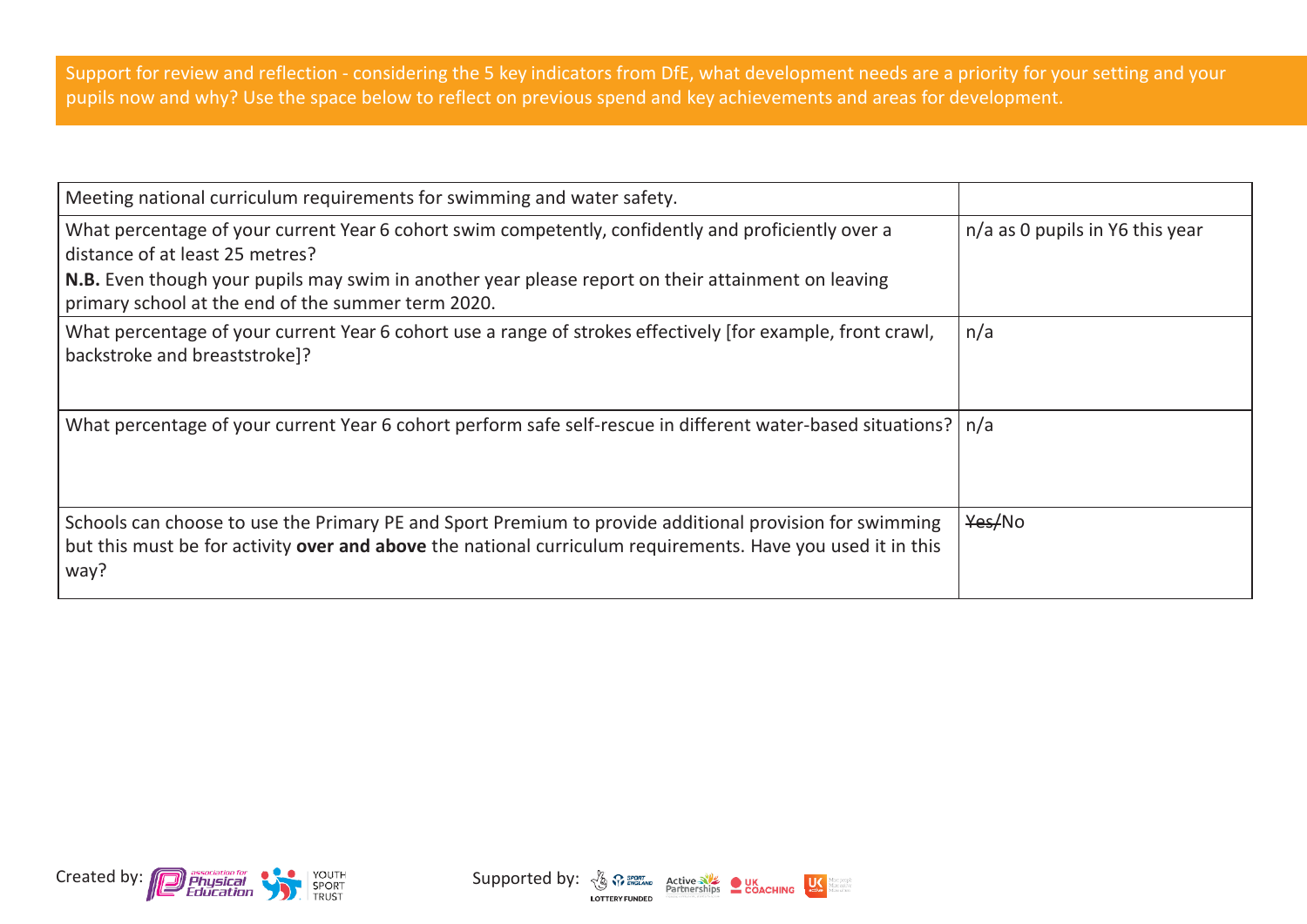## **Action Plan and Budget Tracking**

Capture your intended annual spend against the 5 key indicators. Clarify the success criteria and evidence of impact that you intend to measure to evaluate for pupils today and for the future.

| Academic Year: 2020/21                                                                                                                                               | Total fund allocated: £13,000                                                                                                                       | Date Updated: July 2021 |                                                                                                        |                                                                       |
|----------------------------------------------------------------------------------------------------------------------------------------------------------------------|-----------------------------------------------------------------------------------------------------------------------------------------------------|-------------------------|--------------------------------------------------------------------------------------------------------|-----------------------------------------------------------------------|
| Key indicator 1: The engagement of all pupils in regular physical activity - Chief Medical Officer guidelines recommend that                                         |                                                                                                                                                     |                         | Percentage of total allocation:                                                                        |                                                                       |
| primary school pupils undertake at least 30 minutes of physical activity a day in school                                                                             |                                                                                                                                                     |                         |                                                                                                        | 28%                                                                   |
| Intent                                                                                                                                                               | Implementation                                                                                                                                      |                         | Impact                                                                                                 |                                                                       |
| Your school focus should be clear what you<br>want the pupils to know and be able to do<br>and about what they need to learn and to<br>consolidate through practice: | Make sure your actions to achieve are<br>linked to your intentions:                                                                                 | Funding allocated:      | Evidence of impact: what do pupils<br>now know and what can they now<br>do? What has changed?:         | Sustainability and suggested next<br>steps:                           |
| All children will have engaged in<br>regular physical activity                                                                                                       | FS/KS1 Forest Schools (see Key<br>Indicator 2); KS2 Walking the                                                                                     | See KI2                 | Children can use skills learned at<br>Forest Schools when playing in                                   | Develop areas for school-based<br>Forest schools                      |
| To provide all children with access to<br>specialist knowledge and skills in<br>order to improve their sporting<br>ability, knowledge and<br>understanding.          | Cumbrian Way<br>Specialist PE coaches from GLL have E3630<br>been employed throughout the year<br>to deliver PE lessons for both FS/KS1<br>land KS2 |                         | school grounds at break times.                                                                         | Children acquire new sets of<br>skills                                |
| Key indicator 2: The profile of PESSPA being raised across the school as a tool for whole school improvement                                                         |                                                                                                                                                     |                         |                                                                                                        | Percentage of total allocation:                                       |
|                                                                                                                                                                      |                                                                                                                                                     |                         |                                                                                                        | 68%                                                                   |
| Intent                                                                                                                                                               | Implementation                                                                                                                                      |                         | Impact                                                                                                 |                                                                       |
| Your school focus should be clear what you<br>want the pupils to know and be able to do<br>and about what they need to learn and to<br>consolidate through practice: | Make sure your actions to achieve are<br>linked to your intentions:                                                                                 | Funding allocated:      | Evidence of impact: what do pupils<br>now know and what can they now<br>do? What has changed?          | Sustainability and suggested next<br>steps:                           |
| To develop pupil's confidence,<br>resilience and independence with<br>long term gains across the                                                                     | Long walk for KS2 - 70 miles along<br>The Cumbrian Way over the Autumn<br>land Summer terms.                                                        | £6053                   | Have more self-confidence and<br>resilience. Are able to reflect on<br>personal challenges and         | Build skills and experiences so<br>develop life-long love of activity |
| lcurriculum.                                                                                                                                                         | Specialist Outdoor Educator is<br>employed to develop knowledge,<br>skills and understanding of pupils $-$<br>Forest schools for FS/KS1 pupils      | £ 2809.46               | successes.<br>Children are more independent<br>and have skills that they can use<br>outside of school. | Children and staff develop<br>activities using skills in school       |



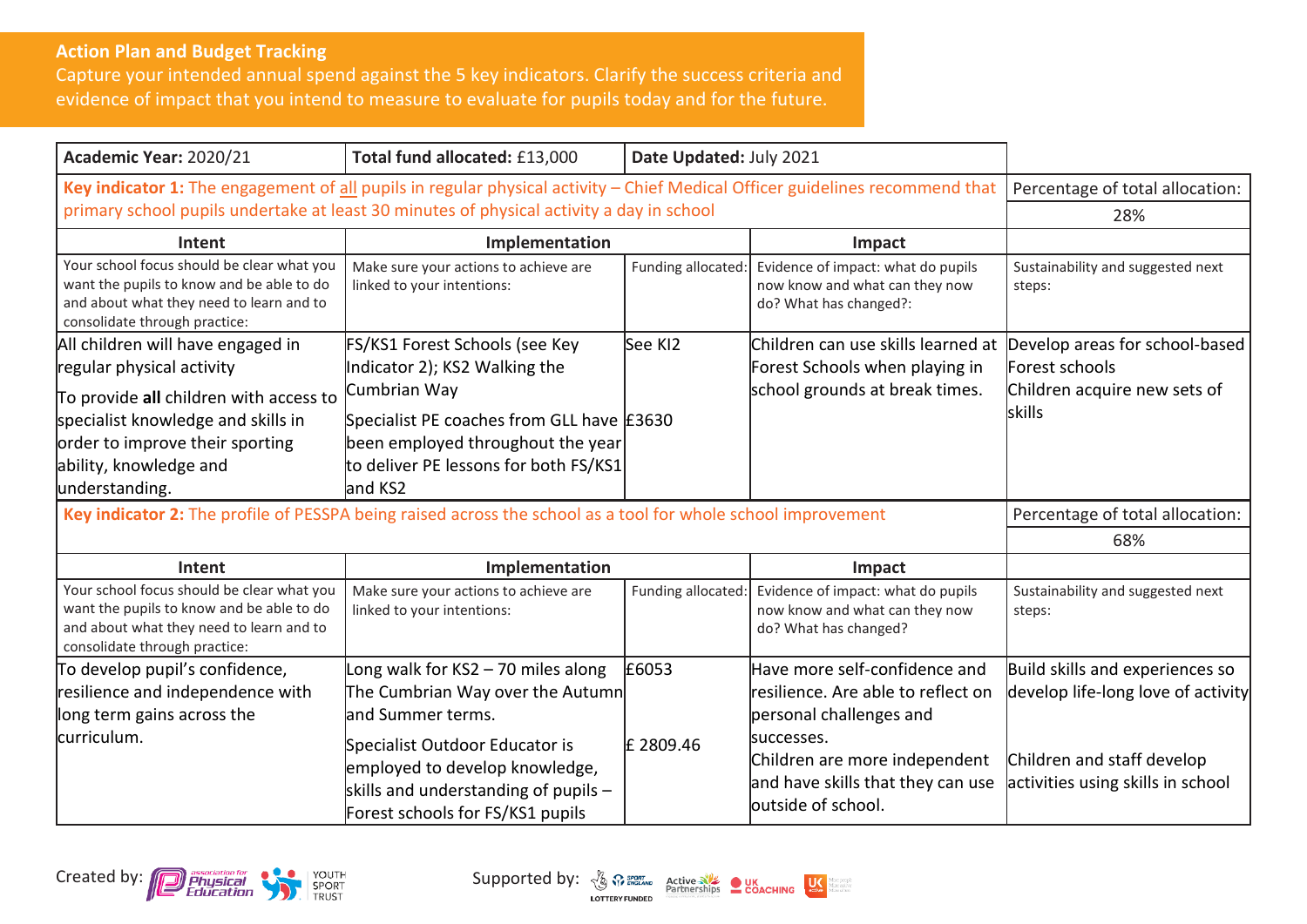| Key indicator 3: Increased confidence, knowledge and skills of all staff in teaching PE and sport                                                                    |                                                                                                                                                                                                                                                        |                       |                                                                                                | Percentage of total allocation:                                            |
|----------------------------------------------------------------------------------------------------------------------------------------------------------------------|--------------------------------------------------------------------------------------------------------------------------------------------------------------------------------------------------------------------------------------------------------|-----------------------|------------------------------------------------------------------------------------------------|----------------------------------------------------------------------------|
|                                                                                                                                                                      |                                                                                                                                                                                                                                                        |                       |                                                                                                | ℅                                                                          |
| Intent                                                                                                                                                               | Implementation                                                                                                                                                                                                                                         |                       | Impact                                                                                         |                                                                            |
| Your school focus should be clear what you<br>want the pupils to know and be able to do<br>and about what they need to learn and to<br>consolidate through practice: | Make sure your actions to<br>achieve are linked to your<br>intentions:                                                                                                                                                                                 | Funding<br>allocated: | Evidence of impact: what do pupils now<br>know and what can they now do? What<br>has changed?: | Sustainability and suggested next<br>steps:                                |
| Staff gain new skills by working<br>alongside qualified coaches                                                                                                      | School staff to work alongside<br>coaches/instructors from Cumbria<br><b>Outdoors, GLL and Forest Schools</b><br>to develop own skills                                                                                                                 |                       | (see indicator 1) Staff have increased skills and<br>confidence                                | Continue; staff have skills<br>which can be used if no future<br>funding   |
| Key indicator 4: Broader experience of a range of sports and activities offered to all pupils                                                                        | Percentage of total allocation:                                                                                                                                                                                                                        |                       |                                                                                                |                                                                            |
|                                                                                                                                                                      | %                                                                                                                                                                                                                                                      |                       |                                                                                                |                                                                            |
| Intent                                                                                                                                                               | Implementation                                                                                                                                                                                                                                         |                       | Impact                                                                                         |                                                                            |
| Your school focus should be clear what you<br>want the pupils to know and be able to do<br>and about what they need to learn and to<br>consolidate through practice: | Make sure your actions to achieve are<br>linked to your intentions:                                                                                                                                                                                    | Funding<br>allocated: | Evidence of impact: what do pupils now<br>know and what can they now do? What<br>has changed?: | Sustainability and suggested next<br>steps:                                |
| Children experience a wider range of<br>sports                                                                                                                       | Specialist PE coaches from GLL<br>have been employed throughout<br>the year to deliver PE lessons for<br>both FS/KS1 and KS2. Plus,<br>provision for 0.2 member of staff,<br>to support and develop wider<br>range of skills by supporting<br>coaches. | See KI1               | Children have broader range of<br>skills.                                                      | Review range of activities and<br>feed into next year's<br>curriculum plan |